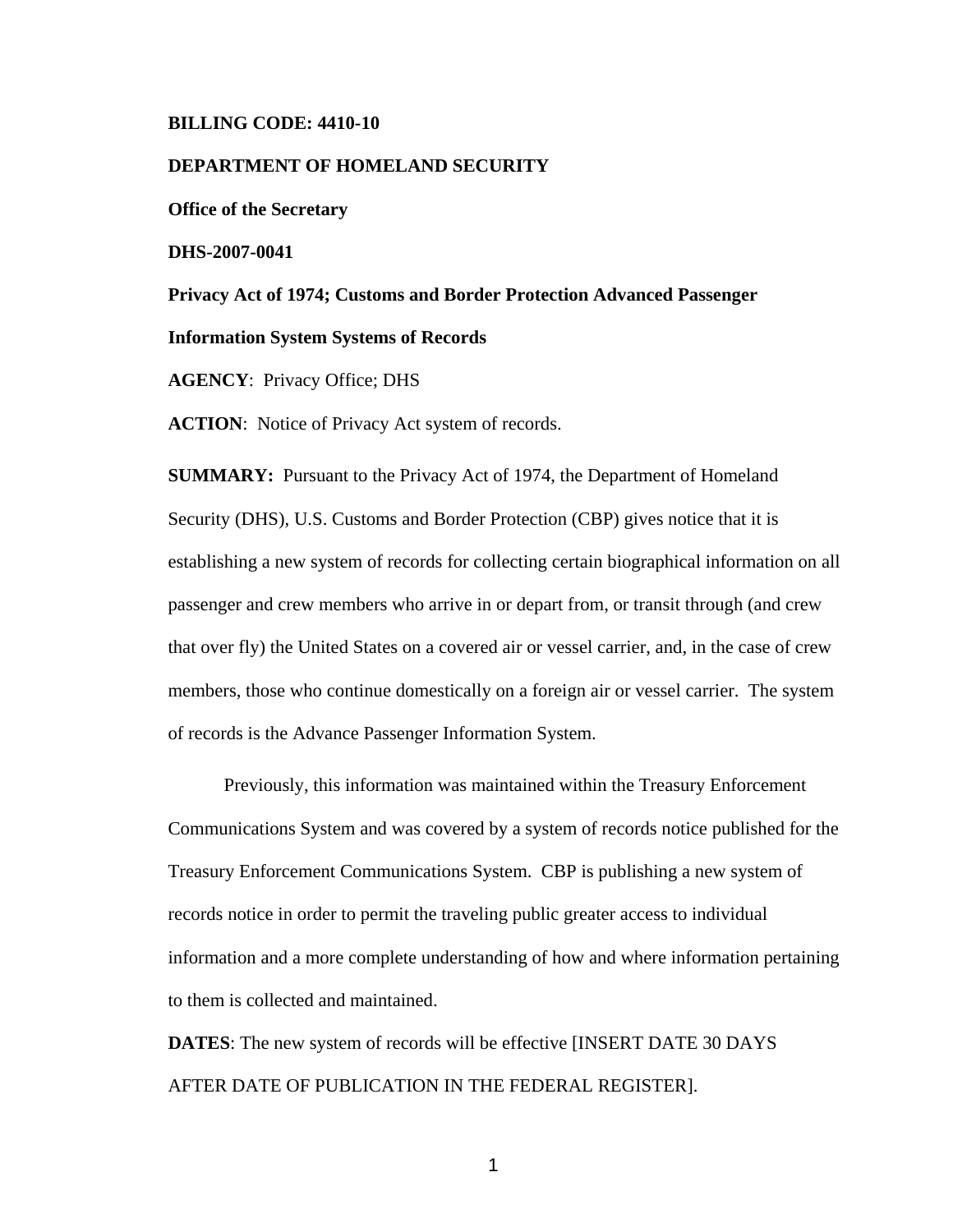**ADDRESSES:** You may submit comments, identified by DOCKET NUMBER DHS-2007-0041 by one of the following methods:

• Federal e-Rulemaking Portal: http://www.regulations.gov. Follow the instructions for submitting comments.

• Fax: 1-866-466-5370.

• Mail: Hugo Teufel III, Chief Privacy Officer, Privacy Office, Department of Homeland Security, Washington, DC 20528.

Instructions: All submissions received must include the agency name and docket number for this rulemaking. All comments received will be posted without change to http://www.regulations.gov, including any personal information provided.

• Docket: For access to the docket to read background documents or comments received go to http://www.regulations.gov.

**FOR FURTHER INFORMATION CONTACT**: For general questions please contact: Laurence E. Castelli (202-572-8790), Chief, Privacy Act Policy and Procedures Branch, U.S. Customs and Border Protection, Office of International Trade, Regulations & Rulings, Mint Annex, 1300 Pennsylvania Ave., NW, Washington, DC 20229. For privacy issues contact: Hugo Teufel III (703-235-0780), Chief Privacy Officer, Privacy Office, U.S. Department of Homeland Security, Washington, DC 20528.

## **SUPPLEMENTARY INFORMATION:**

I. Background

 The Advance Passenger Information System (APIS) was originally developed as a voluntary program by the former U.S. Customs Service (Customs Service) in 1988 in cooperation with the former U.S. Immigration and Naturalization Service (INS) and the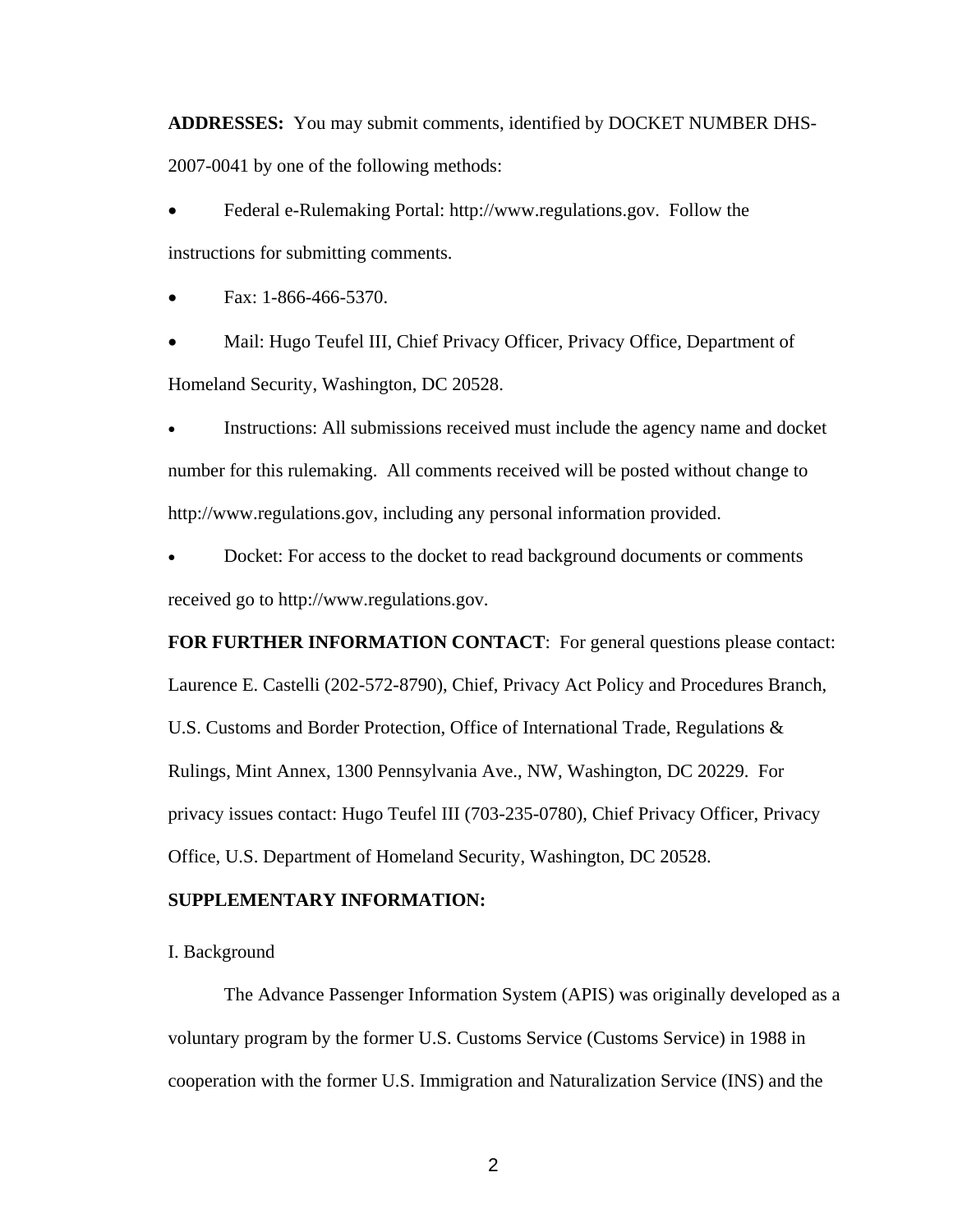airline industry. Previously, this information was maintained within the Treasury Enforcement Communications System (TECS) and was covered by a system of records notice published for TECS. The most recent TECS SORN was published at 66 FR 52984 (Oct 18, 2001). In the original APIS regulation, commercial air and vessel carriers collected passengers' biographical data and transmitted the data to the Customs Service while the flight or the vessel was en route to the United States. The Customs Service Data Center used APIS data to perform a check against CBP's law enforcement databases, as well as information from the Federal Bureau of Investigations Terrorist Screening Center's Terrorist Screening Database (TSDB), information on individuals with outstanding wants or warrants, and information from other government agencies regarding high risk parties. Through the legacy voluntary APIS data program, checks were performed in advance of the arrival of the aircraft or vessel. The results were referenced by Customs agents or inspectors once the passengers arrived. This resulted in a significant time savings for the clearance of passengers and carriers.

The Aviation and Transportation Security Act of 2001 and the Enhanced Border Security and Visa Entry Reform Act of 2002 provided specific authority for the mandatory collection of certain information on all passenger and crewmembers that arrive in or depart from the United States on a commercial air or vessel carrier. The information is required to be collected and submitted to CBP as APIS data.

The information that is required to be collected and submitted to the APIS can be found on routine arrival/departure documents that passengers and crewmembers must provide to CBP, when entering or departing the United States. APIS includes complete name, date of birth, gender, country of citizenship, passport/alien registration number and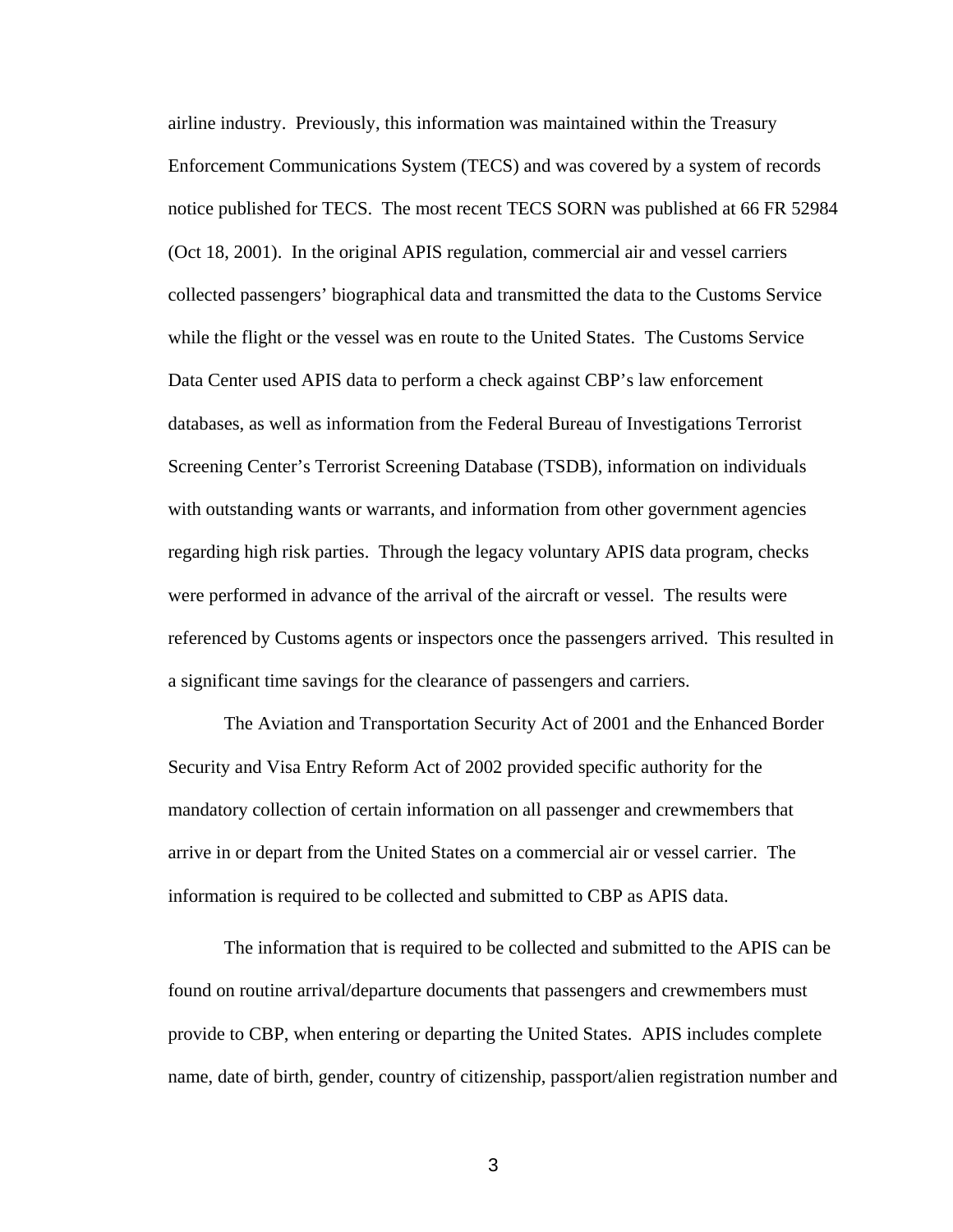country of issuance, passport expiration date, country of residence, status on board the aircraft, travel document type, United States destination address (except for U.S. Citizens, lawful permanent residents, crew and those in transit), place of birth and address of permanent residence (flight crew only), pilot certificate number and country of issuance (flight crew only, if applicable) and the Passenger Name Record (PNR) locator number. The PNR locator number allows CBP to access PNR consistent with its regulatory authority under 19 C.F.R. §122.49d.

 Additionally, air and vessel carriers must provide the airline carrier code, flight number, vessel name, vessel country of registry/flag, International Maritime Organization number or other official number of the vessel, voyage number, date of arrival/departure, foreign airport/port where the passengers and crew members began their air/sea transportation to the United States; for passengers and crew members destined for the United States, the location where the passenger and crew members will undergo customs and immigration clearance by CBP; and for passengers and crew members that are transiting through (and crew on flights over flying) the United States and not clearing CBP, the foreign airport/port of ultimate destination, and status on board (whether an individual is crew or non-crew); and for passengers and crew departing the United States, the final foreign airport/port of arrival.

CBP will collect the passengers' and crewmembers' information that is supplied by the air or vessel carriers in advance of a passenger's and crewmember's arrival in or departure from (and, for crew on flights over flying) the United States and maintains this information in the Advance Passenger Information System. The information will be used to perform counterterrorism, law enforcement, and public security queries to identify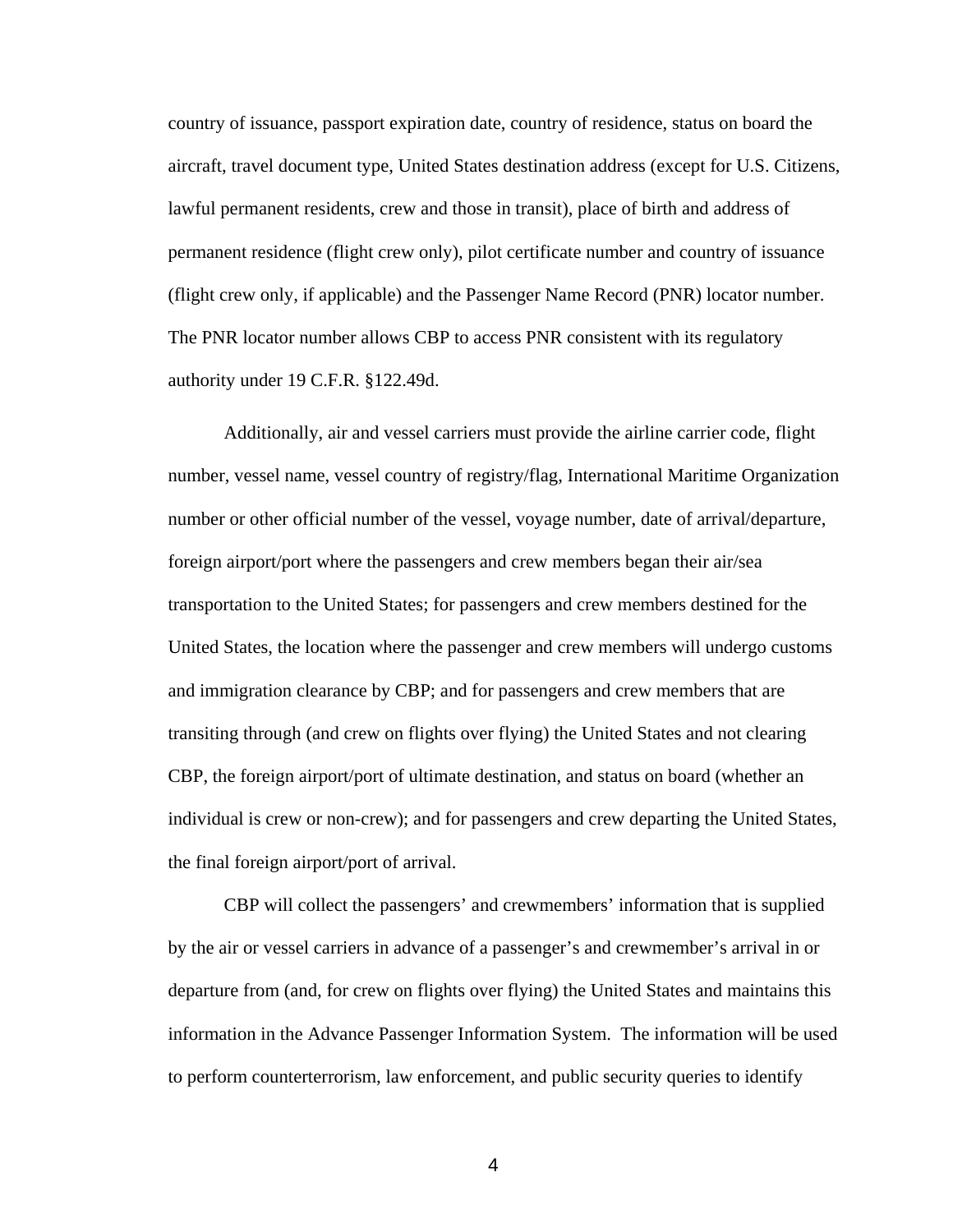risks to the aircraft or vessel, to its occupants, or to the United States and to expedite CBP processing.

 Under the Final Rule revision to APIS (70 Fr 17820 (Apr. 7, 2005)), CBP mandates that air and vessel carriers collect personally identifiable information about passengers and crewmembers (including "non-crew" as defined in the 2005 APIS Final Rule) traveling by air or sea, and arriving in, or departing from (and, in the case of crew, flights overflying), the United States from the respective carriers—this information is often collected and maintained on what is referred to as the manifest. The information that is required to be collected and submitted to APIS can be found on routine travel documents that passengers and crewmembers must provide when processed into or out of the United States (and most of the information is included on the Machine Readable Zone (MRZ) of most passports).

The purpose of the information collection is to screen passengers and crew members arriving from foreign travel points and departing the United States to identify those persons who may pose a risk to border, aviation or public security, may be a terrorist or suspected terrorist or affiliated with or suspected of being affiliated with terrorists, may be inadmissible, may be a person of interest, or may otherwise be engaged in activity in violation of U.S. law, or the subject of wants or warrants. The system allows CBP to facilitate effectively and efficiently the entry and departure of legitimate travelers into and from the United States. Using APIS, DHS officers can quickly reference the results of the advanced research that has been conducted through CBP's law enforcement databases, including information from the TSDB and information on individuals with outstanding wants or warrants, confirm the accuracy of that information by comparison with information obtained from the traveler (passenger and crew) and from the carriers,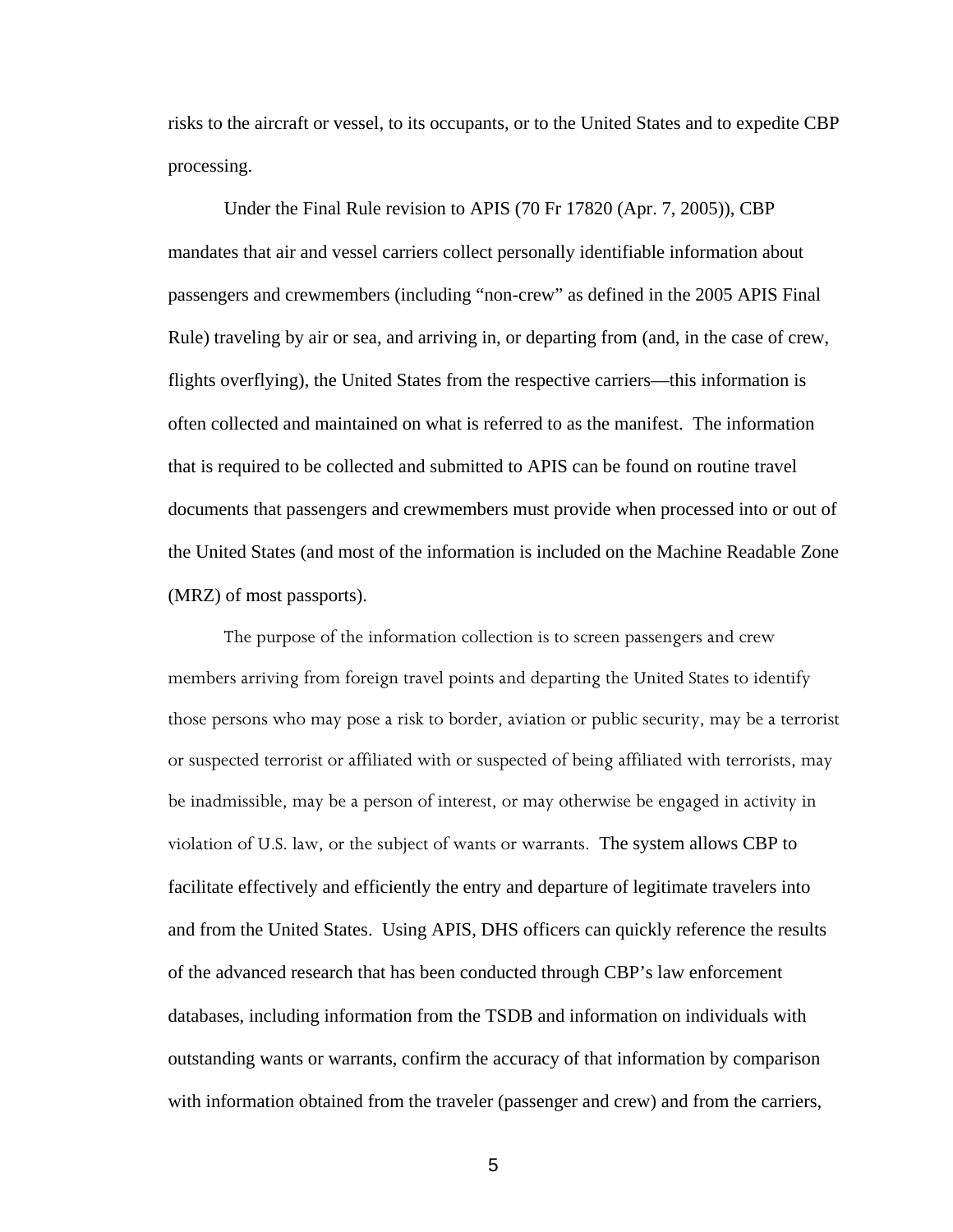and make immediate determinations as to a traveler's security risk, admissibility and other determinations bearing on CBP's inspectional and screening processes.

 Information collected in APIS is maintained for a period of no more than twelve months from the date of collection at which time the data is erased from APIS. Following CBP processing, a copy of certain information is transferred to the Border Crossing Information System, a subsystem of TECS. During physical processing at the border, primary inspection lane and ID inspector are added to APIS and the APIS information is verified. This information derived from APIS includes: complete name, date of birth, gender, date of arrival, date of departure, time arrived, means of arrival air/sea), travel document, departure location, airline code, flight number, and the result of the CBP processing. Additionally, for individuals subject to US-VISIT requirements, a copy of certain APIS data is transferred to the Arrival and Departure Information System (ADIS) for effective and efficient tracking of foreign nationals, including to help identify lawfully admitted non-immigrants who remain in the United States beyond the period of authorized stay. US-VISIT currently applies to all visitors (with limited exemptions). The SORN for ADIS was last published on December 12, 2003 (68 FR 69412). The information transferred from APIS to ADIS includes: Complete name, date of birth, gender, citizenship, country of residence, status on board the vessel, U.S. destination address, passport number, expiration date of passport, country of issuance (for nonimmigrants authorized to work), alien registration number, port of entry, entry date, port of departure, and departure date.

II. Privacy Act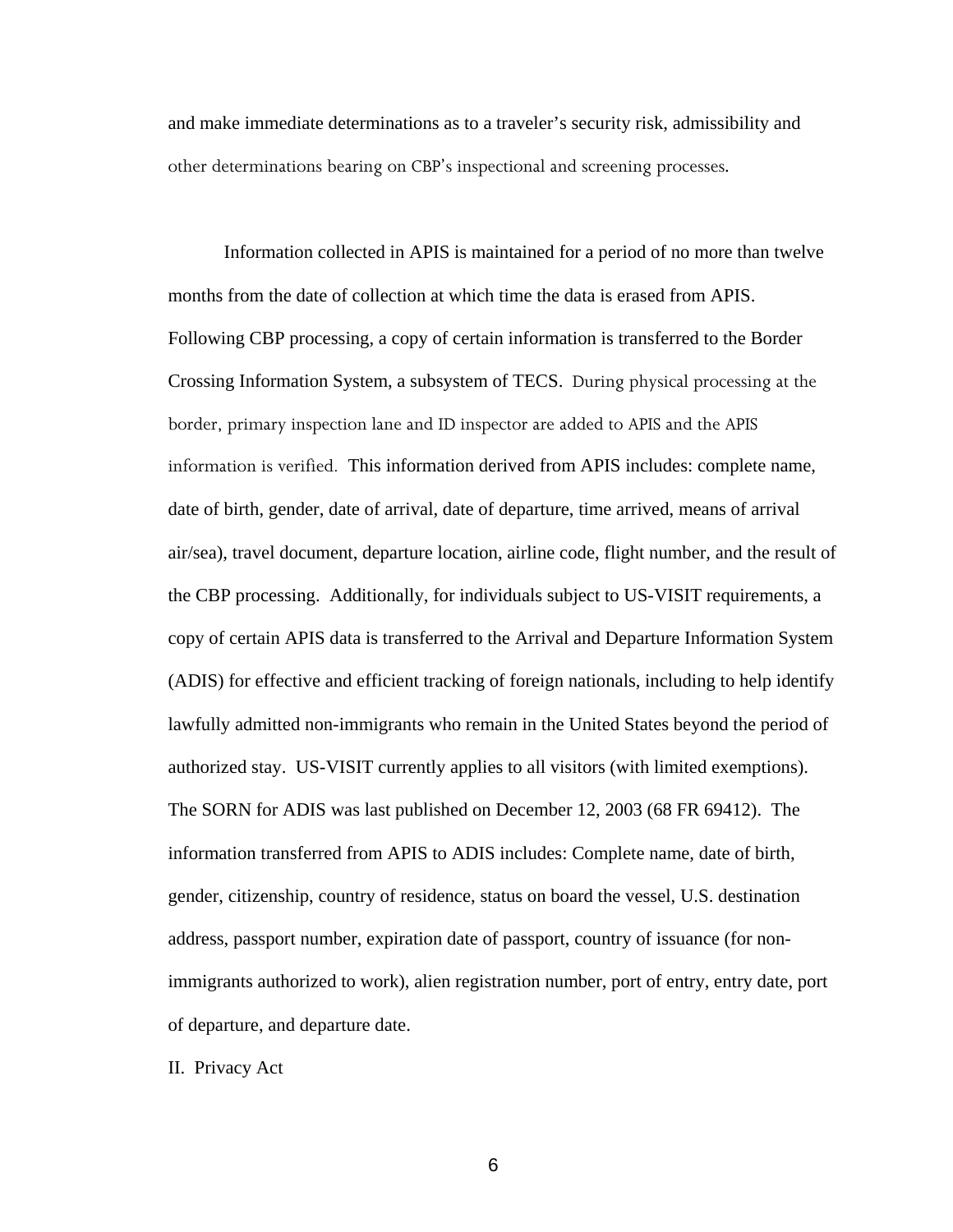The Privacy Act embodies fair information principles in a statutory framework governing the means by which the United States Government collects, maintains, uses and disseminates personally identifiable information. The Privacy Act applies to information that is maintained in a "system of records." A "system of records" is a group of any records under the control of an agency from which information is retrieved by the name of the individual or by some identifying number, symbol, or other identifying particular assigned to the individual. In the Privacy Act, an individual is defined to encompass United States citizens and lawful permanent residents. APIS involves the collection of information that will be maintained in a system of records.

 The Privacy Act requires each agency to publish in the Federal Register a description denoting the type and character of each system of records that the agency maintains, and the routine uses that are contained in each system to make agency recordkeeping practices transparent, to notify individuals regarding the uses to which personally identifiable information is put, and to assist the individual to more easily find such files within the agency. Below is the description of system of records referred to as the Advanced Passenger Information System.

In accordance with 5 U.S.C. 552a(r), a report concerning this record system has been sent to the Office of Management and Budget and to the Congress.

#### **DHS/CBP-005**

## **SYSTEM NAME:**

Advanced Passenger Information System (APIS)

## **SECURITY CLASSIFICATION:**

**Unclassified.**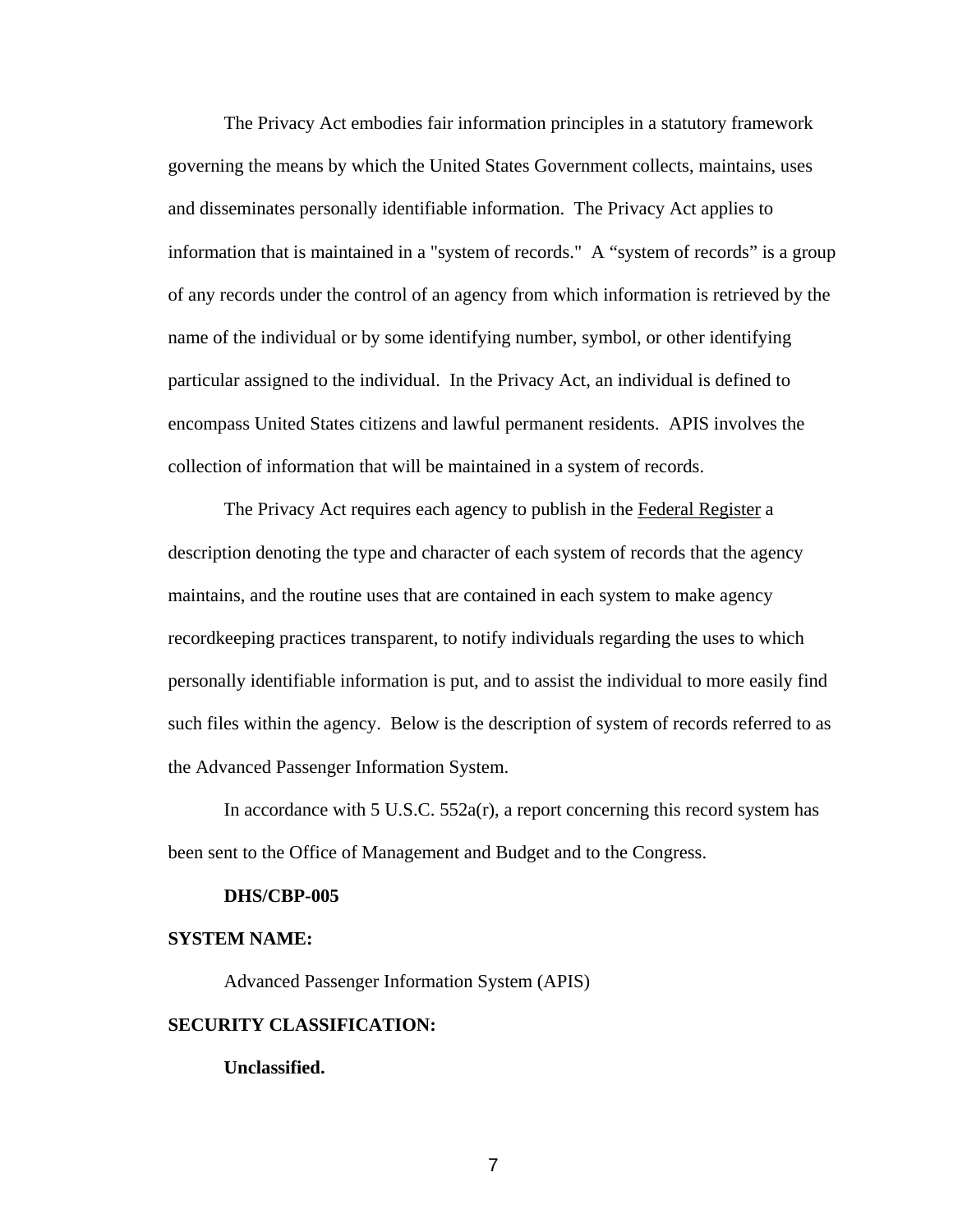## **SYSTEM LOCATION:**

 This computer database is located at U.S. Customs and Border Protection (CBP) National Data Center in Washington, D.C. Computer terminals are located at customhouses, border ports of entry, airport inspection facilities under the jurisdiction of the Department of Homeland Security (DHS) and other locations at which DHS authorized personnel may be posted to facilitate DHS's mission. Terminals may also be located at appropriate facilities for other participating government agencies.

## **CATEGORIES OF INDIVIDUALS COVERED BY THE SYSTEM:**

Categories of individuals covered by this notice consist of:

- A. Passengers who arrive and depart the United States by air or sea, including those in transit through the United States or beginning or concluding a portion of their international travel by flying domestically within the United States,
- B. Crew members who arrive and depart the United States by air or sea, including those in transit through the United States or beginning or concluding a portion of their international travel by flying domestically within the United States, and
- C. Crew members on aircraft that over fly the United States.

### **CATEGORIES OF RECORDS IN THE SYSTEM:**

The records in the database are comprised of the following information: complete name, date of birth, gender, country of citizenship, passport/alien registration number and country of issuance, passport expiration date, country of residence, status on board the aircraft, travel document type, United States destination address (except for U.S. Citizens,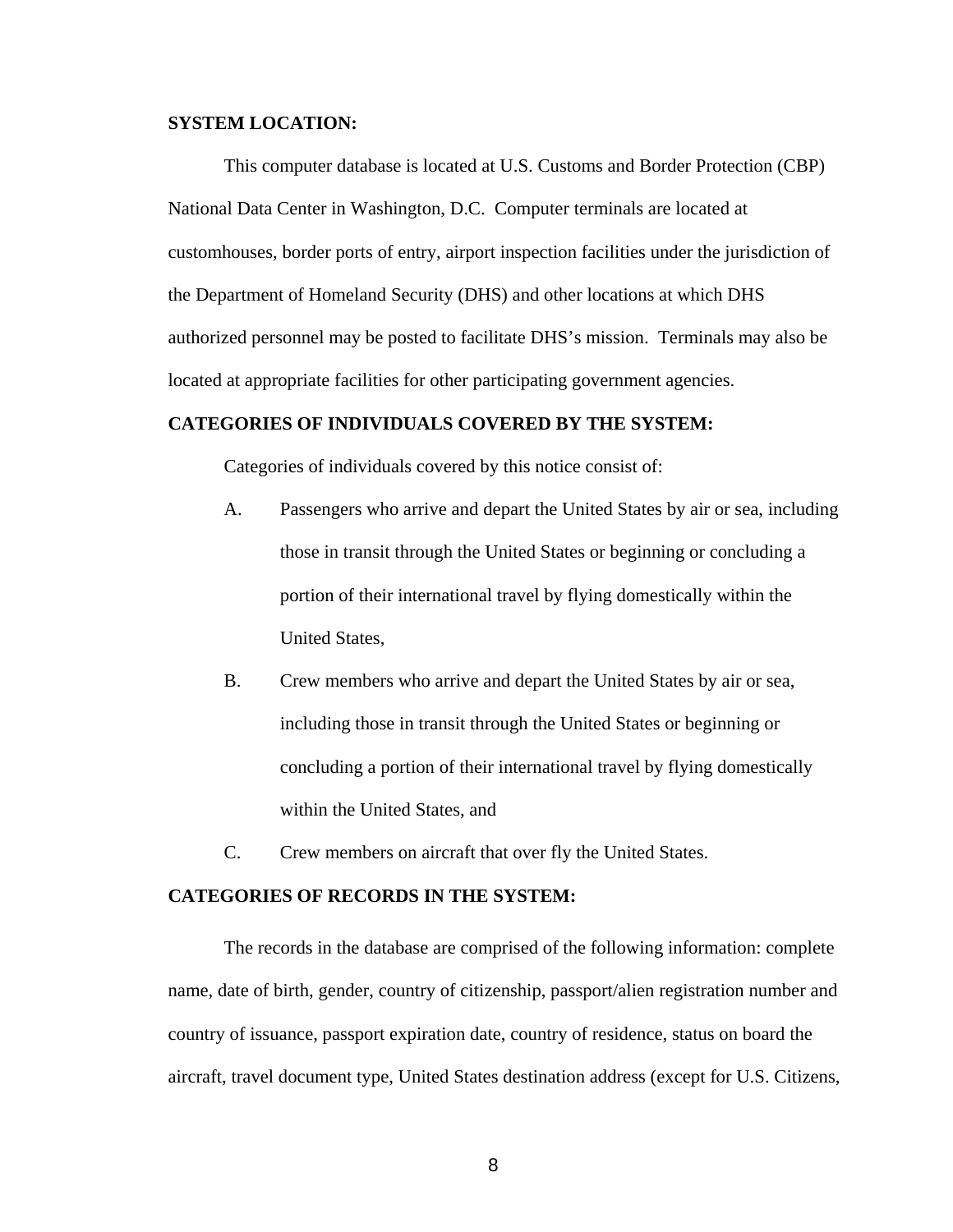lawful permanent residents, crew and those in transit), place of birth and address of permanent residence (flight crew only), pilot certificate number and country of issuance (flight crew only, if applicable), the PNR locator number, primary inspection lane, ID inspector, and records containing the results of comparisons of individuals to information maintained in CBP's law enforcement databases, as well as information from the TSDB, information on individuals with outstanding wants or warrants, and information from other government agencies regarding high risk parties.

In addition, carriers or operators covered by the APIS rules must transmit to CBP the following information: airline carrier code, flight number, vessel name, vessel country of registry/flag, International Maritime Organization number or other official number of the vessel, voyage number, date of arrival/departure, foreign airport/port where the passengers and crew members began their air/sea transportation to the United States; for passengers and crew members destined for the United States, the location where the passengers and crew members will undergo customs and immigration clearance by CBP; and for passengers and crew members that are transiting through (and crew on flights over flying) the United States and not clearing CBP, the foreign airport/port of ultimate destination,; and for passengers and crew departing the United States, the final foreign airport/port of arrival.

## **AUTHORITY FOR MAINTENANCE OF THE SYSTEM:**

 The Aviation and Transportation Security Act of 2001, the Enhanced Border Security and Visa Reform Act of 2002, and the Intelligence Reform and Terrorism Prevention Act of 2004, also the Tariff Act of 1930, as amended, including 19 U.S.C. 58b, 66, 1431, 1433, 1436, 1448, 1459, 1590, 1594, 1623, 1624, 1644, and 1644a.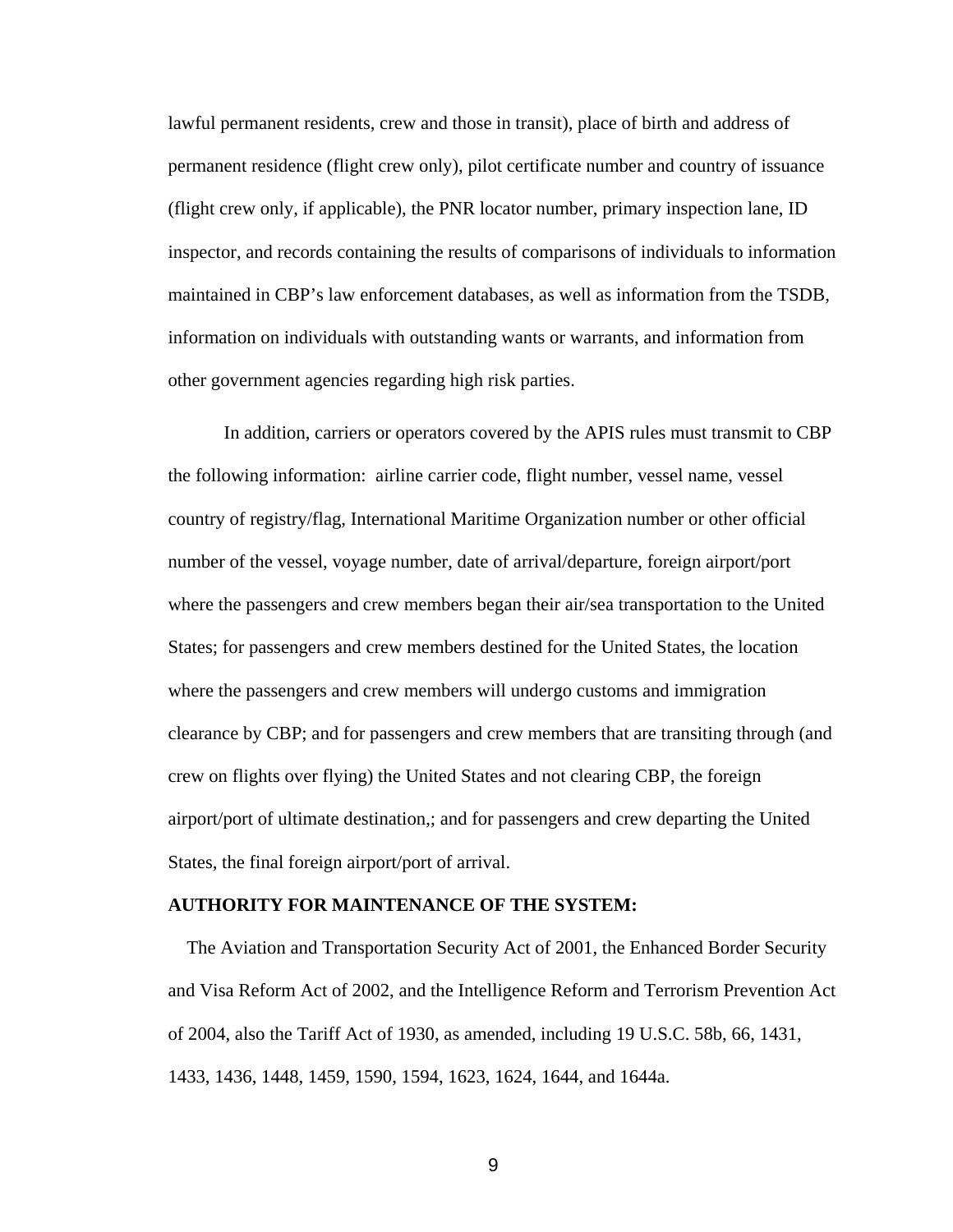## **Purpose(s):**

 The purpose of the collection is to screen passengers and crew arriving in, transiting through and departing from (and in the case of crew, overflying) the United States to identify those passengers and crew who may pose a risk to border, aviation or public security, may be a terrorist or suspected terrorist or affiliated with or suspected of being affiliated with terrorists, may be inadmissible, may be a person of interest, or may otherwise be engaged in activity in violation of U.S. law, or the subject of wants or warrants.

 APIS allows CBP to facilitate more effectively and efficiently the entry of legitimate travelers into the United States and the departure of legitimate travelers from the United States. As travelers prepare to depart for or from the United States, DHS officers, using APIS, can quickly cross-reference the results of the advanced research that has been conducted through CBP's law enforcement databases, as well as using information from the TSDB, information on individuals with outstanding wants or warrants, and information from other government agencies regarding high risk parties, confirm the accuracy of that information by comparison of it with information obtained from the traveler and from the carriers, and make immediate determinations with regard to the traveler's security risk, admissibility and other determinations bearing on CBP's inspectional and screening processes.

**Routine uses of records maintained in the system, including categories of users and the purposes of such uses**: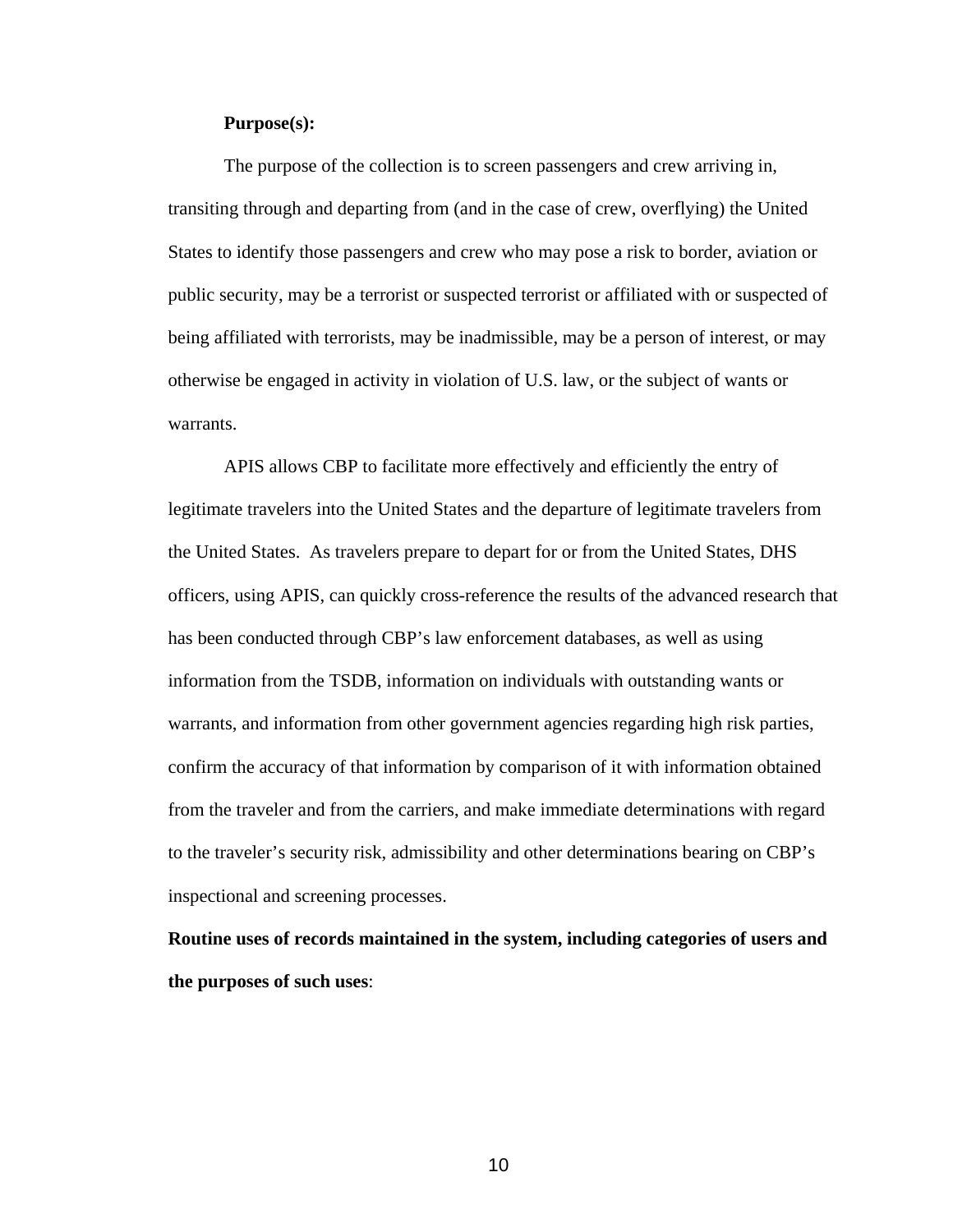In addition to those disclosures generally permitted under 5 U.S.C. 552a(b) of the Privacy Act, all or a portion of the records or information contained in this system may be disclosed outside DHS as a routine use pursuant to  $5 \text{ U.S.C. } 552a(b)(3)$  as follows:

 A. To appropriate federal, state, local, tribal, or foreign governmental agencies or multilateral governmental organizations responsible for investigating or prosecuting the violations of, or for enforcing or implementing, a statute, rule, regulation, order, or license, where DHS believes the information would assist enforcement of civil or criminal laws;

 B. To Federal and foreign government intelligence or counterterrorism agencies or components where CBP becomes aware of an indication of a threat or potential threat to national or international security, or where such use is to assist in anti-terrorism efforts and disclosure is appropriate to the proper performance of the official duties of the person making the disclosure.

 C. To an organization or individual in either the public or private sector, either foreign or domestic, where there is a reason to believe that the recipient is or could become the target of a particular terrorist activity or conspiracy, to the extent the information is relevant to the protection of life, property or other vital interests of a data subject and disclosure is proper and consistent with the official duties of the person making the disclosure;

 D. To appropriate Federal, state, local, tribal, or foreign governmental agencies or multilateral governmental organizations, for the purpose of protecting the vital interests of a data subject or other persons, including to assist such agencies or organizations in preventing exposure to or transmission of a communicable or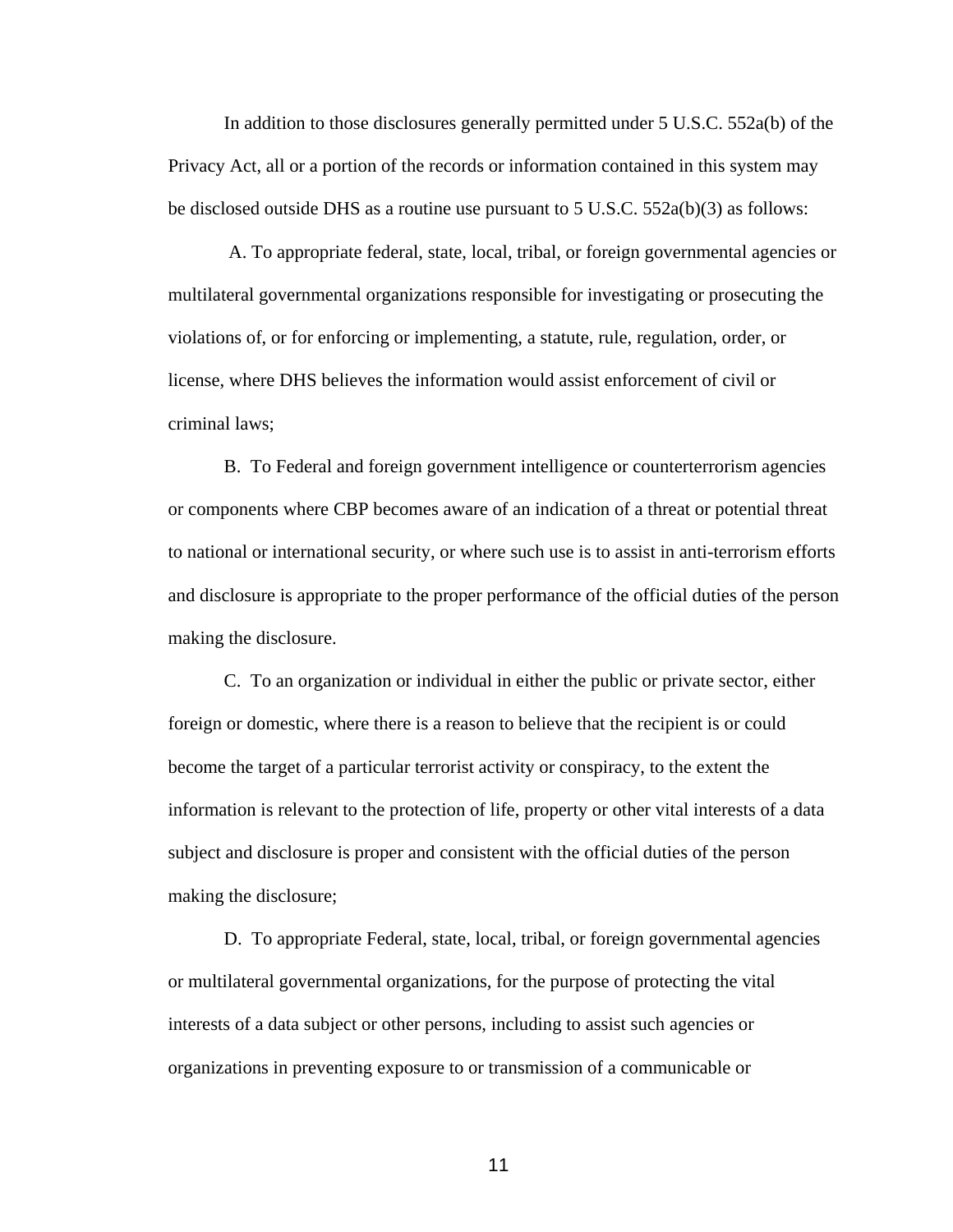quarantinable disease or for combating other significant public health threats; appropriate notice will be provided of any identified health threat or risk;

 E. To a court, magistrate, or administrative tribunal in the course of presenting evidence, including disclosures to opposing counsel or witnesses in the course of civil discovery, litigation, or settlement negotiations, or in response to a subpoena, or in connection with criminal law proceedings;

 F. To third parties during the course of an law enforcement investigation to the extent necessary to obtain information pertinent to the investigation, provided disclosure is appropriate in the proper performance of the official duties of the officer making the disclosure;

 G. To an agency, organization, or individual for the purposes of performing audit or oversight operations as authorized by law but only such information as is necessary and relevant to such audit or oversight function;

 H. To a Congressional office, for the record of an individual in response to an inquiry from that Congressional office made at the request of the individual to whom the record pertains;

 I. To an appropriate Federal, state, local, tribal, territorial, foreign, or international agency, if the information is relevant and necessary to a requesting agency's decision concerning the hiring or retention of an individual, or issuance of a security clearance, license, contract, grant, or other benefit, or if the information is relevant and necessary to a DHS decision concerning the hiring or retention of an employee, the issuance of a security clearance, the reporting of an investigation of an employee, the letting of a contract, or the issuance of a license, grant or other benefit and when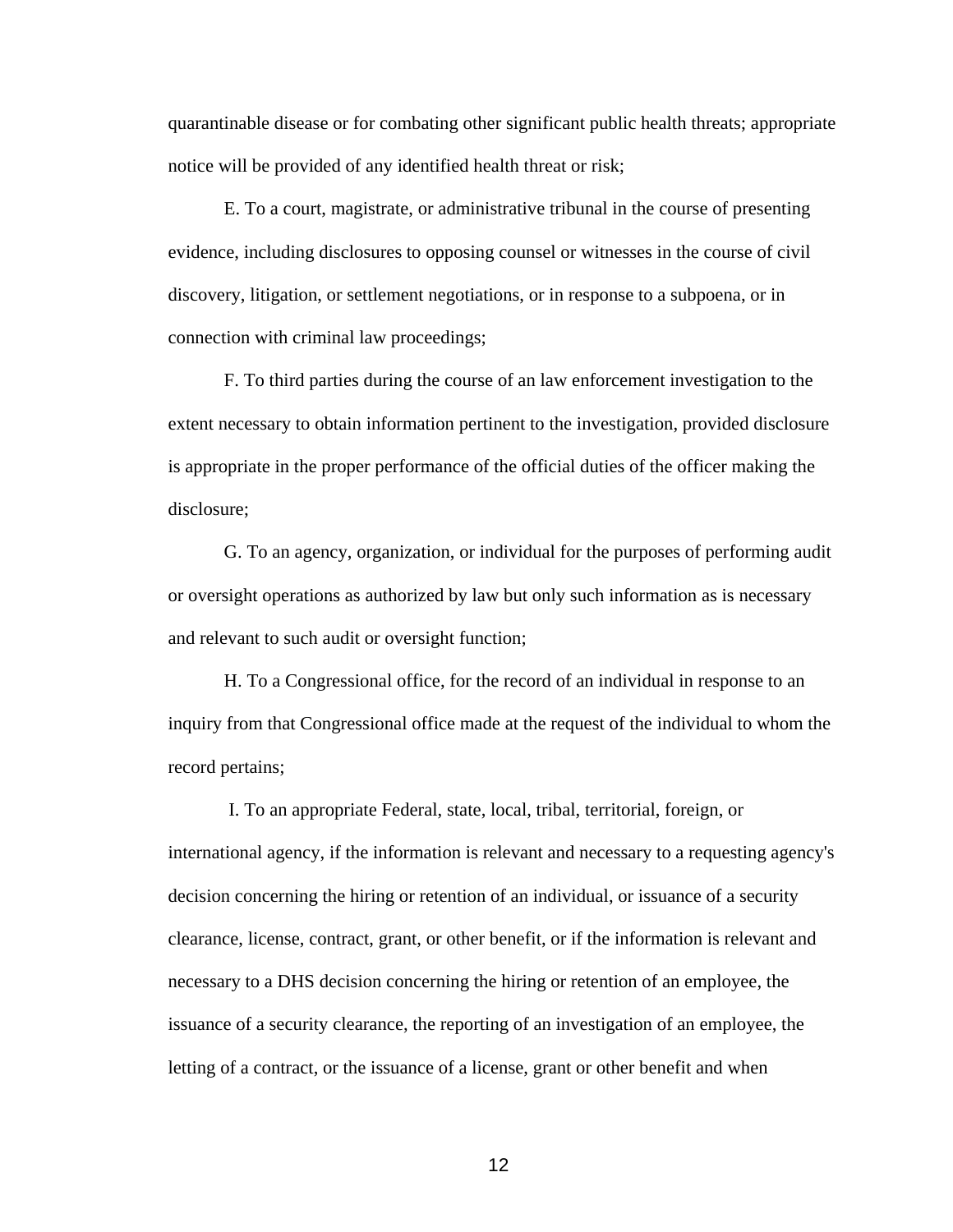disclosure is appropriate to the proper performance of the official duties of the person making the request;

 J. To contractors, grantees, experts, consultants, and others performing or working on a contract, service, grant, cooperative agreement, or other assignment for the Federal government, when necessary to accomplish an agency function related to this system of records, in compliance with the Privacy Act of 1974, as amended;

 K. To the U. S. Department of Justice (including U.S. Attorney offices) or other Federal agency conducting litigation or in proceedings before any court, adjudicative or administrative body, when it is necessary to the litigation and one of the following is a party to the litigation or has an interest in such litigation: (1) DHS, or (2) any employee of DHS in his/her official capacity, or (3) any employee of DHS in his/her individual capacity where DOJ or DHS has agreed to represent said employee, or (4) the United States or any agency thereof;

 L. To the National Archives and Records Administration or other Federal government agencies pursuant to records management inspections being conducted under the authority of 44 U.S.C. Sections 2904 and 2906;

 M. To appropriate Federal, state, local, tribal, or foreign governmental agencies or multilateral governmental organizations where CBP is aware of a need to utilize relevant data for purposes of testing new technology and systems designed to enhance border security or identify other violations of law;

 N. To appropriate agencies, entities, and persons when (1) it is suspected or confirmed that the security or confidentiality of information in the system of records has been compromised; (2) CBP has determined that as a result of the suspected or confirmed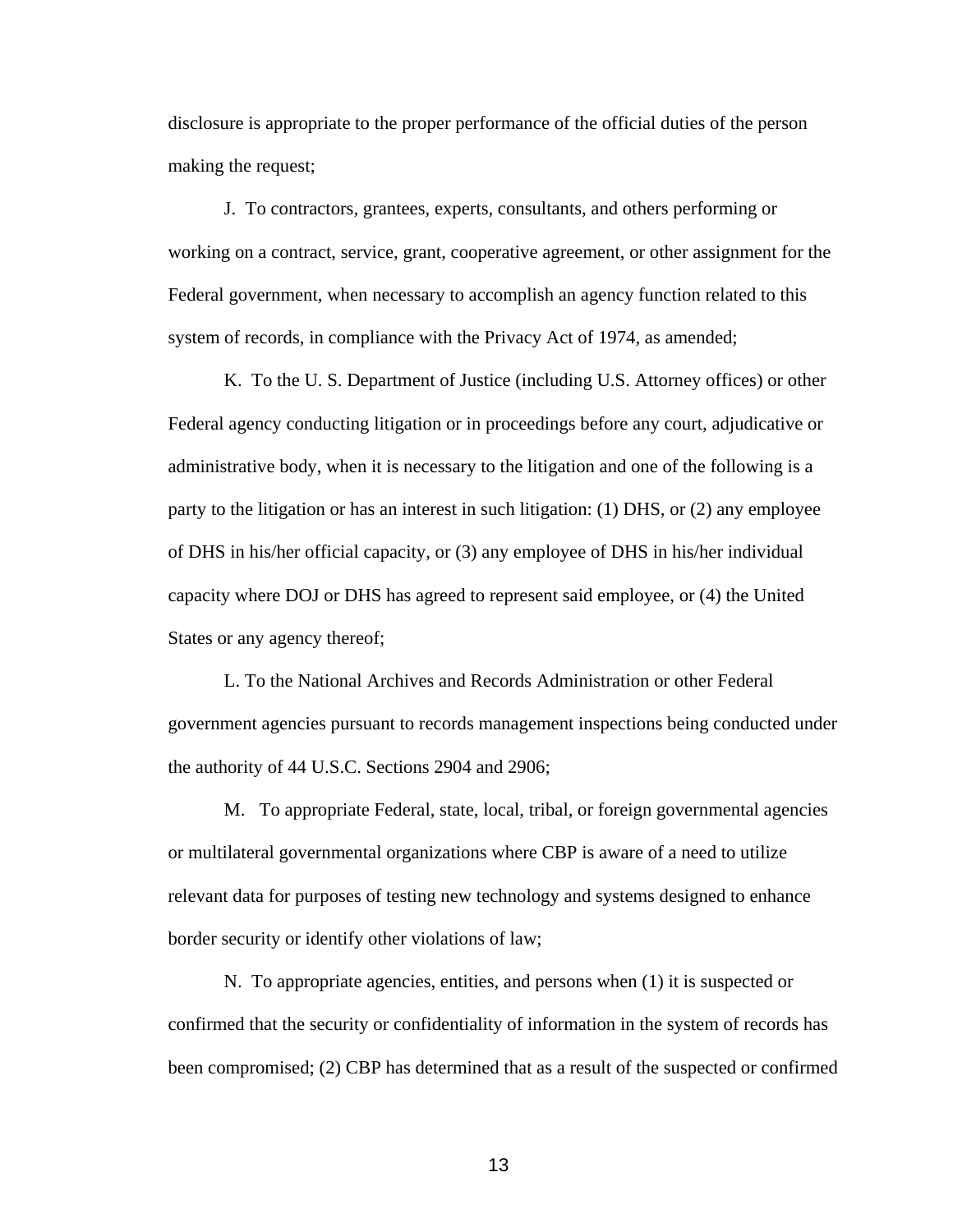compromise there is a risk of harm to economic or property interests, identity theft or fraud, or harm to the security or integrity of this system or other systems or programs (whether maintained by CBP or another agency or entity) that rely upon the compromised information; and (3) the disclosure is made to such agencies, entities, and persons when reasonably necessary to assist in connection with the CBP's efforts to respond to the suspected or confirmed compromise and prevent, minimize, or remedy such harm.

O. To the carrier, who submitted traveler, passenger, or crew information to CBP, but only to the extent that CBP provides a message indicating that the individual is "cleared" or "not cleared" to board the aircraft or depart on the vessel in response to the initial transmission of information, or is identified as a "selectee".

# **POLICIES AND PRACTICES FOR STORING, RETRIEVING, ACCESSING, RETAINING AND DISPOSING OF RECORDS IN THE SYSTEM: Storage:**

 The data is stored electronically at the CBP Data Center for current data and offsite at an alternative data storage facility for historical logs and system backups.

## **Retrievability:**

 The data is retrievable by name or other unique personal identifier from an electronic database.

## **Safeguards:**

Information in this system is safeguarded in accordance with applicable laws, rules, and policies. All records are protected from unauthorized access through appropriate administrative, physical, and technical safeguards. These safeguards include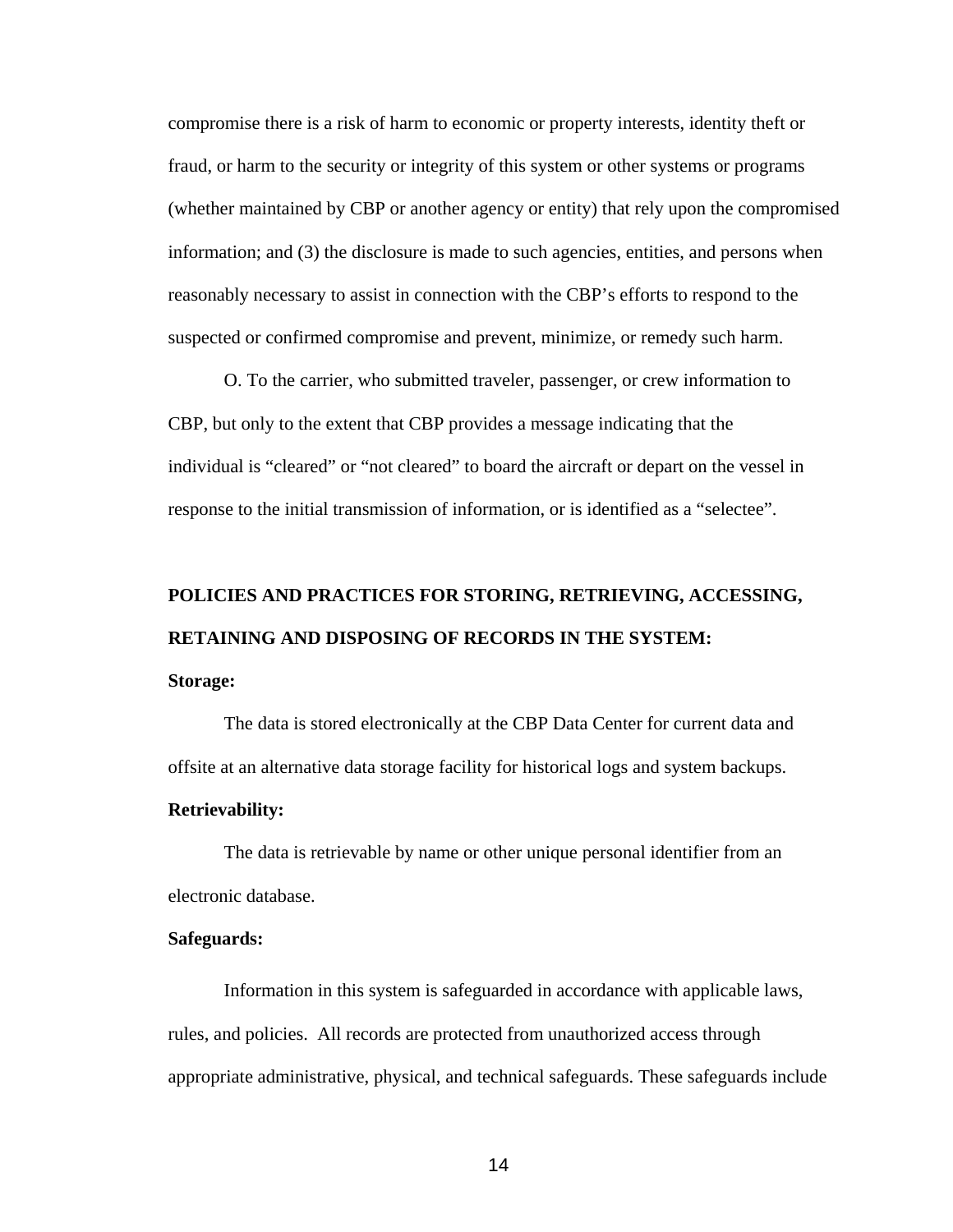role-based access provisions, restricting access to authorized personnel who have a needto-know, using locks, and password protection identification features. DHS file areas are locked after normal duty hours and the facilities are protected from the outside by security personnel.

The system manager, in addition, has the capability to maintain system back-ups for the purpose of supporting continuity of operations and the discrete need to isolate and copy specific data access transactions for the purpose of conducting security incident investigations.

All communication links with the CBP datacenter are encrypted. The Databases are fully Certified and Accredited in accordance with the requirements of the Federal Information Security Management Act (FISMA).

Although separate notice is being provided for APIS, it continues to operate within the TECS information technology system architecture; therefore APIS's technical infrastructure is covered by the approved TECS Certification and Accreditation under the National Institute of Standards and Technology. The last certification was in January 2006.

### **Retention and Disposal:**

 Information collected in APIS is maintained in this system for a period of no more than twelve months from the date of collection at which time the data is erased from APIS. As part of the vetting and CBP clearance (immigration and customs screening and inspection) of a traveler, information from APIS is copied to the Border Crossing Information System, a subsystem of TECS. Additionally, for individuals subject to US-VISIT requirements, a copy of certain APIS data is transferred to the Arrival and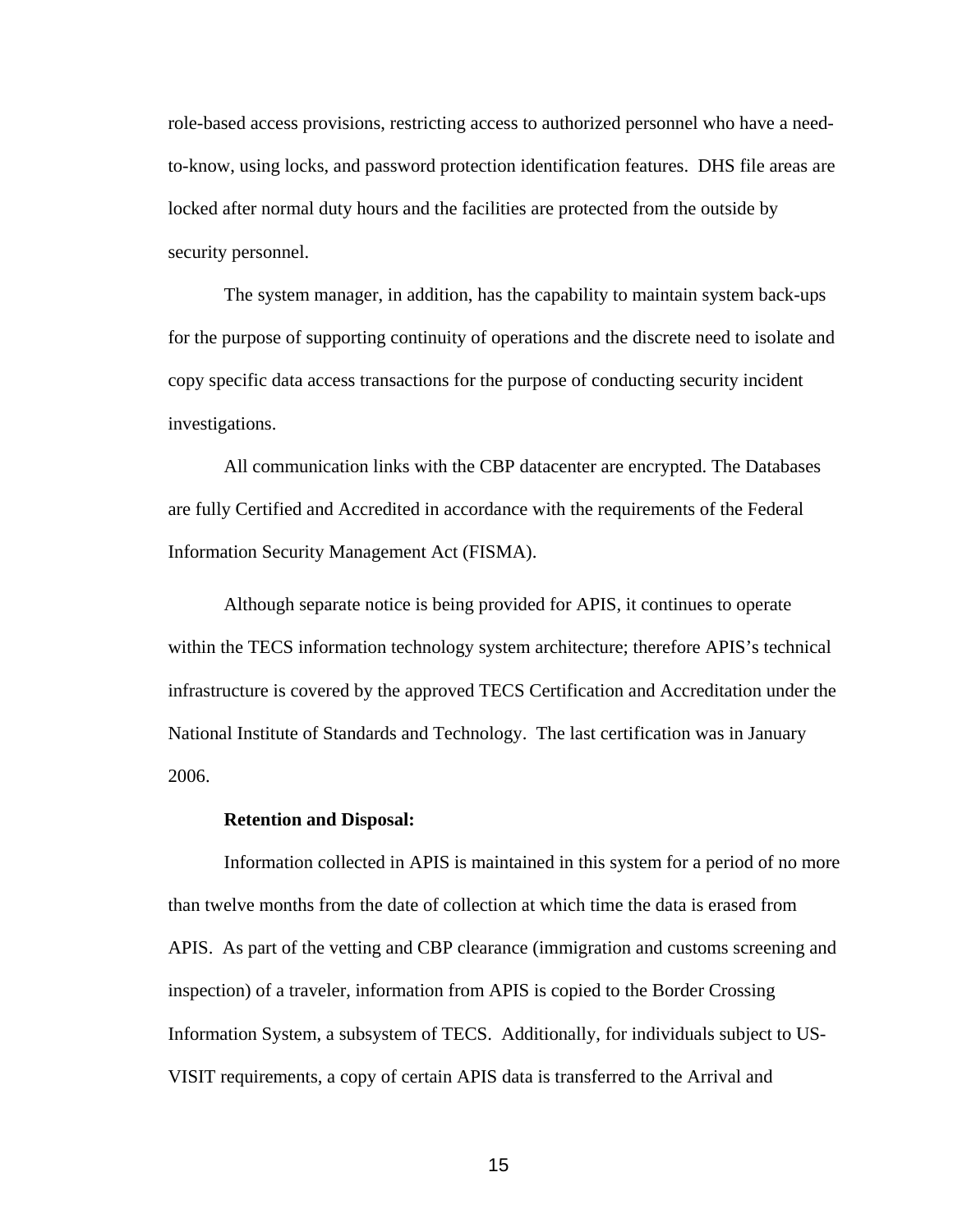Departure Information System (ADIS) for effective and efficient processing of foreign nationals. The SORN for ADIS was last published on December 12, 2003 (68 FR 69412). Different retention periods apply for APIS data contained in those systems.

## **SYSTEM MANAGER(S) AND ADDRESS**

 Director, Office of Automated Systems, U.S. Customs and Border Protection Headquarters, 1300 Pennsylvania Avenue, NW, Washington, DC 20229.

## **NOTIFICATION PROCEDURES:**

 DHS allows persons (including foreign nationals) to seek administrative access under the Privacy Act to information maintained in APIS. Persons may only seek access to APIS data that has been provided by the carrier and of which they are the subject. To determine whether APIS contains records relating to you, write to the FOIA/Privacy Act Branch, Office of Field Operations, U.S. Customs and Border Protection, Room 5.5-C, 1300 Pennsylvania Avenue, NW, Washington, DC 20229 (phone: (202) 344-1850 and fax: (202) 344-2791).

### **RECORD ACCESS PROCEDURES:**

 Requests for notification or access must be in writing and should be addressed to the FOIA/Privacy Act Branch, Office of Field Operations, U.S. Customs and Border Protection, Room 5.5-C, 1300 Pennsylvania Avenue, NW, Washington, DC 20229. Requests should conform to the requirements of 6 CFR Part 5, Subpart B, which provides the rules for requesting access to Privacy Act records maintained by DHS and can be found at www.dhs.gov/foia. The envelope and letter should be clearly marked "Privacy Act Access Request." The request should include a general description of the records sought and must include the requester's full name, current address, and date and place of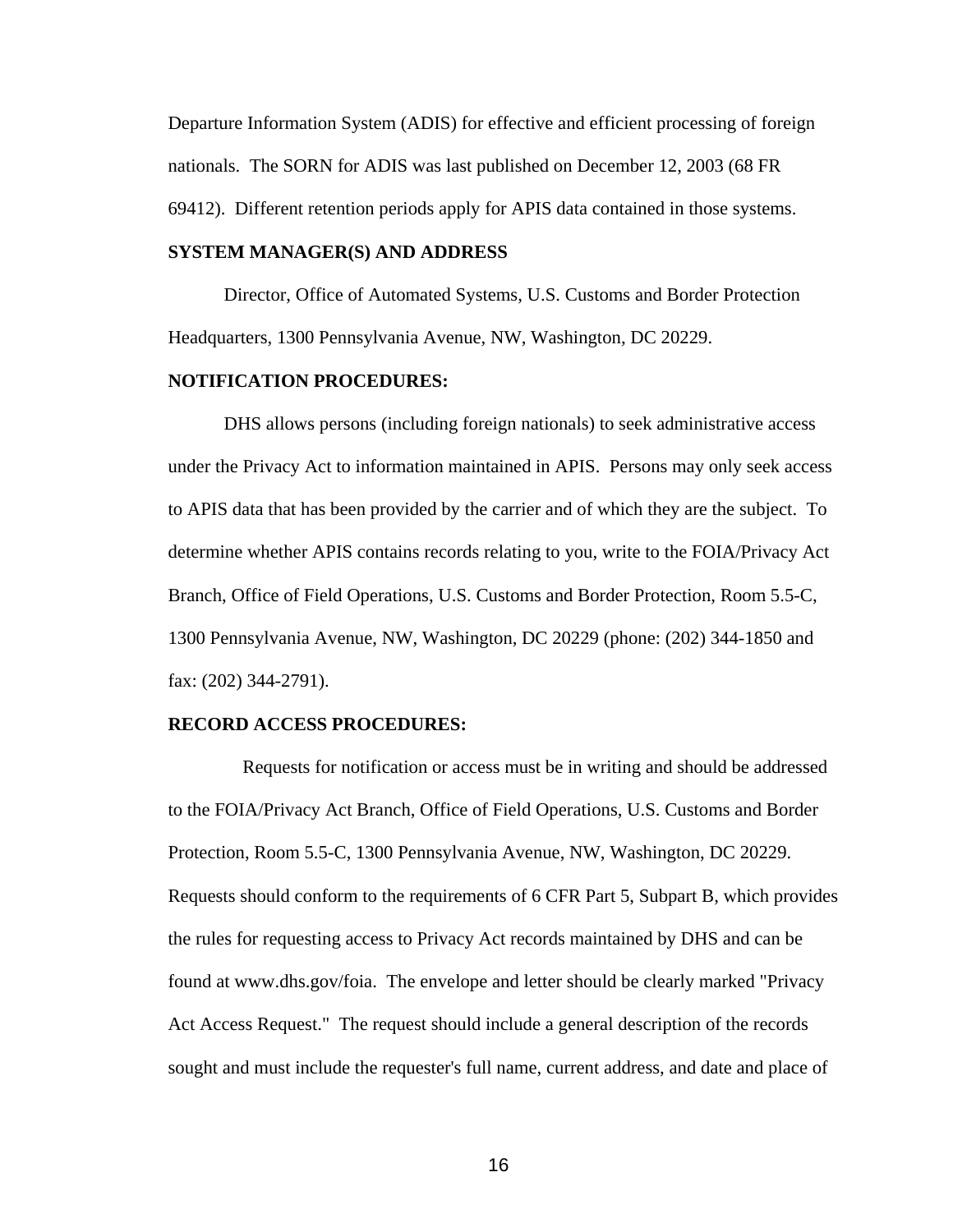birth. The request must be signed and either notarized or submitted under penalty of perjury.

If individuals are uncertain what agency handles the information, they may seek redress through the DHS Traveler Redress Program ("TRIP") (See 72 Fed. Reg. 2294, dated January 18, 2007). Individuals who believe they have been improperly denied entry, refused boarding for transportation, or identified for additional screening by CBP may submit a redress request through the TRIP. TRIP is a single point of contact for individuals who have inquiries or seek resolution regarding difficulties they experienced during their travel screening at transportation hubs – like airports, seaports and train stations or at U.S. land borders. Through TRIP, a traveler can request correction of erroneous stored in other DHS databases through one application. Redress requests should be sent to: DHS Traveler Redress Inquiry Program (TRIP), 601 South 12th Street, TSA-901, Arlington, VA 22202-4220 or online at www.dhs.gov/trip.

### **CONTESTING RECORD PROCEDURES:**

Individuals may seek redress and/or contest a record through several different means that will be handled in the same fashion. If the individual is aware the information is specifically handled by CBP, requests may be sent directly to CBP at the FOIA/Privacy Act Branch, Office of Field Operations, U.S. Customs and Border Protection, Room 5.5- C, 1300 Pennsylvania Avenue, NW, Washington, DC 20229 (phone: (202) 344-1850 and fax: (202) 344-2791). If the individual is uncertain what agency is responsible for maintaining the information, redress requests may be sent to DHS TRIP at DHS Traveler Redress Inquiry Program (TRIP), 601 South 12th Street, TSA-901, Arlington, VA 22202- 4220 or online at www.dhs.gov/trip.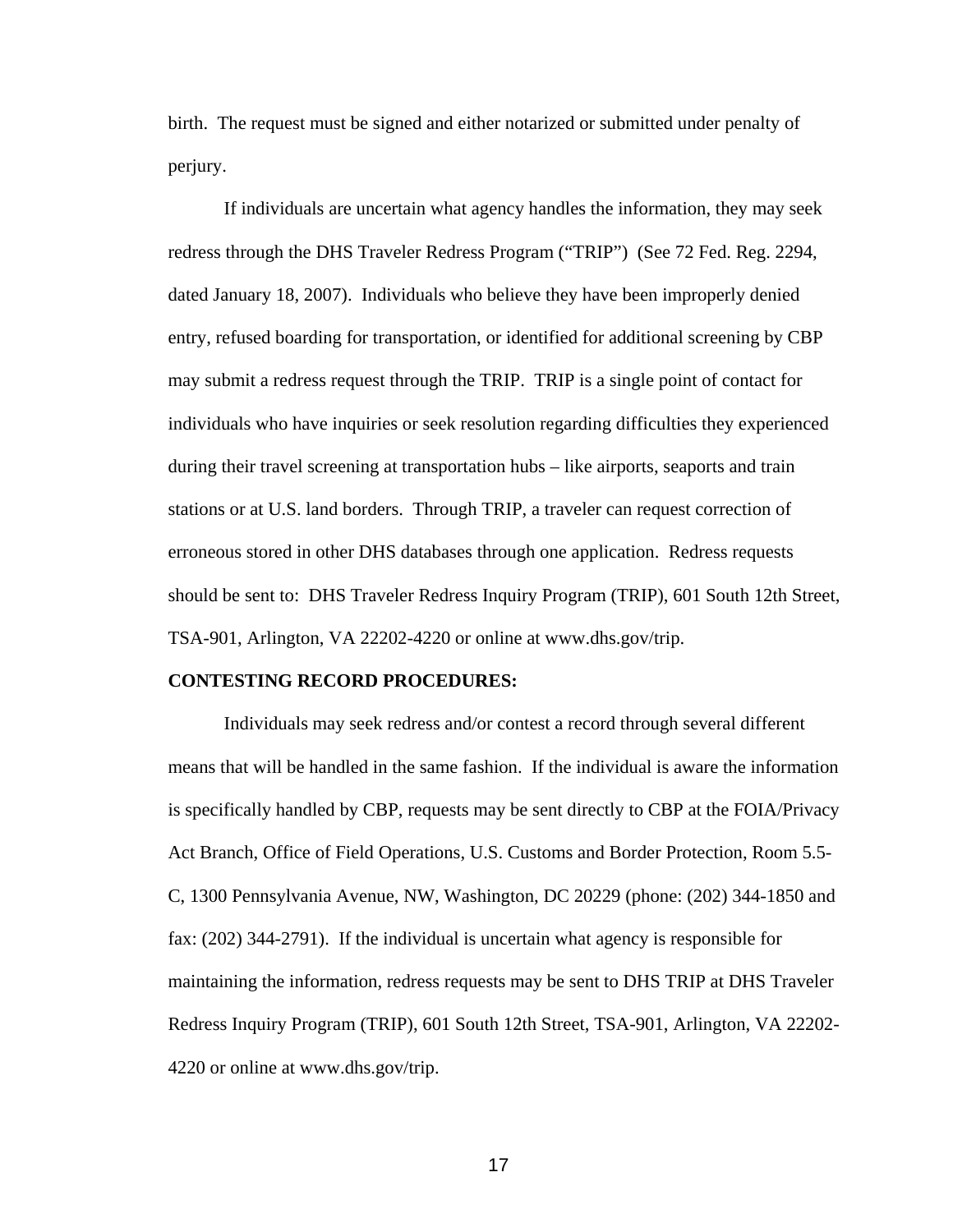# **RECORD SOURCE CATEGORIES:**

The system contains data received from aircraft operators/carriers and vessel carriers regarding passengers and crewmembers who arrive in, depart from, transit through or overfly (in the case of flight crew only) the United States on an air or vessel carrier covered by APIS regulations. During physical processing at the border, primary inspection lane and ID inspector are added to APIS, and the APIS information is verified using the travel documents. Additionally, records contain the results of comparisons of individuals to information maintained in CBP law enforcement databases, as well as information from the TSDB, information on individuals with outstanding wants or warrants, and information from other government agencies regarding high risk parties.